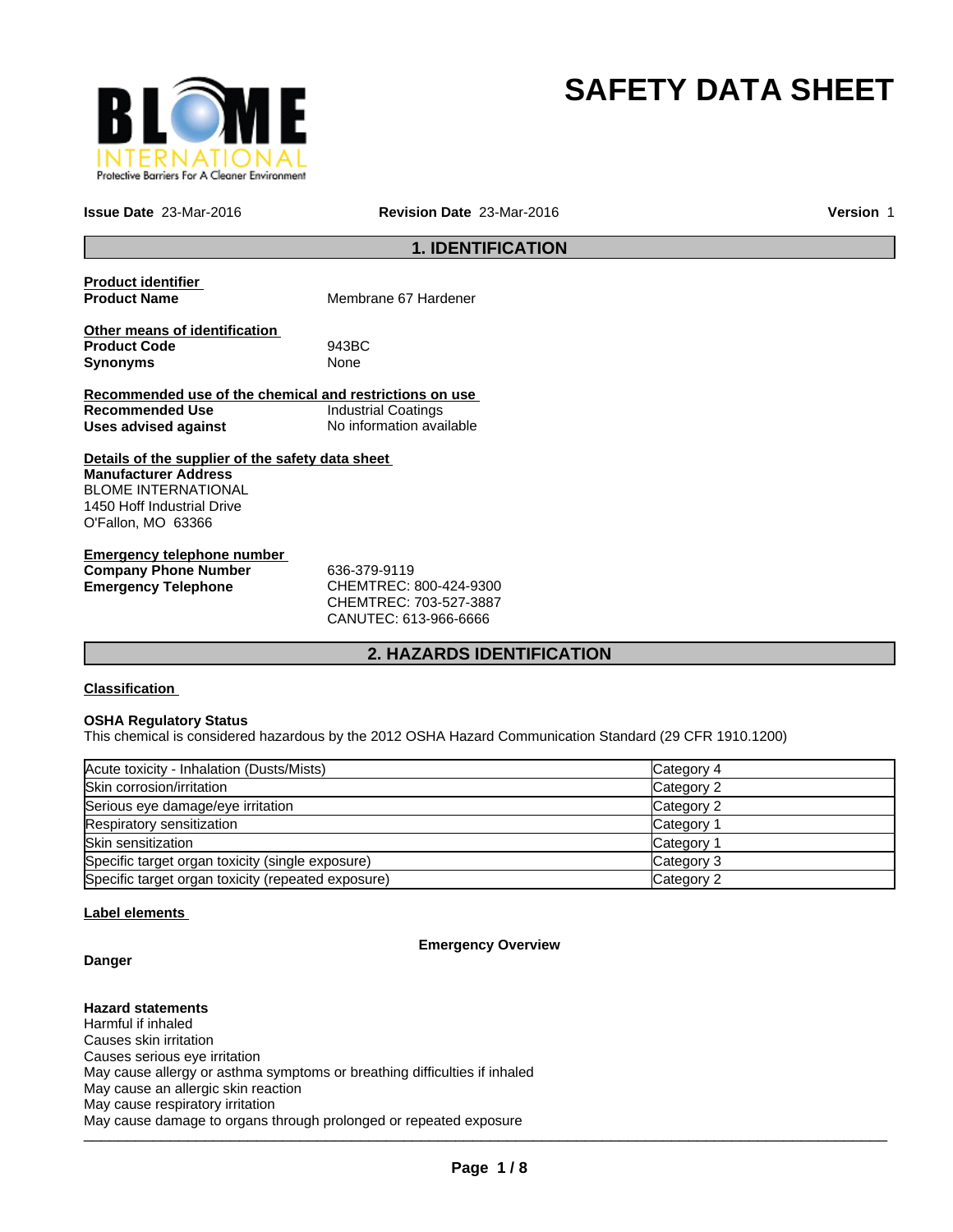

**Appearance** viscous **Physical state** liquid **Odor** Aromatic

 $\overline{\phantom{a}}$  ,  $\overline{\phantom{a}}$  ,  $\overline{\phantom{a}}$  ,  $\overline{\phantom{a}}$  ,  $\overline{\phantom{a}}$  ,  $\overline{\phantom{a}}$  ,  $\overline{\phantom{a}}$  ,  $\overline{\phantom{a}}$  ,  $\overline{\phantom{a}}$  ,  $\overline{\phantom{a}}$  ,  $\overline{\phantom{a}}$  ,  $\overline{\phantom{a}}$  ,  $\overline{\phantom{a}}$  ,  $\overline{\phantom{a}}$  ,  $\overline{\phantom{a}}$  ,  $\overline{\phantom{a}}$ 

#### **Precautionary Statements - Prevention**

Obtain special instructions before use Do not handle until all safety precautions have been read and understood Use personal protective equipment as required Use only outdoors or in a well-ventilated area Wash face, hands and any exposed skin thoroughly after handling In case of inadequate ventilation wear respiratory protection Contaminated work clothing should not be allowed out of the workplace Wear protective gloves Do not breathe dust/fume/gas/mist/vapors/spray

#### **Precautionary Statements - Response**

IF exposed or concerned: Get medical advice/attention IF IN EYES: Rinse cautiously with water for several minutes. Remove contact lenses, if present and easy to do. Continue rinsing If eye irritation persists: Get medical advice/attention IF ON SKIN: Wash with plenty of soap and water Take off contaminated clothing and wash before reuse If skin irritation or rash occurs: Get medical advice/attention IF INHALED: Remove victim to fresh air and keep at rest in a position comfortable for breathing If experiencing respiratory symptoms: Call a POISON CENTER or doctor/physician

#### **Precautionary Statements - Storage**

Store locked up Store in a well-ventilated place. Keep container tightly closed

#### **Precautionary Statements - Disposal**

Dispose of contents/container to an approved waste disposal plant

#### **Hazards not otherwise classified (HNOC)**

Not applicable

#### **Other Information**

Not applicable.

#### **Unknown acute toxicity**

0% of the mixture consists of ingredient(s) of unknown toxicity

## **3. COMPOSITION/INFORMATION ON INGREDIENTS**

#### **Substance**

| 9016-87-9<br>$30 - 60$<br>(Isocyanic acid, polymethylenepolyphenylene ester *)<br>101-68-8<br>$30 - 60$<br>4,4-Methylenediphenyl diisocyanate *<br>5873-54-1<br>3 - 7<br>Benzene, |
|-----------------------------------------------------------------------------------------------------------------------------------------------------------------------------------|
|                                                                                                                                                                                   |
|                                                                                                                                                                                   |
|                                                                                                                                                                                   |
| 1-isocyanato-2-[(4-isocyanatophenyl)methyl]-*                                                                                                                                     |

\*The exact percentage (concentration) of composition has been withheld as a trade secret.

 $\overline{\phantom{a}}$  , and the contribution of the contribution of the contribution of the contribution of the contribution of the contribution of the contribution of the contribution of the contribution of the contribution of the

## **4. FIRST AID MEASURES**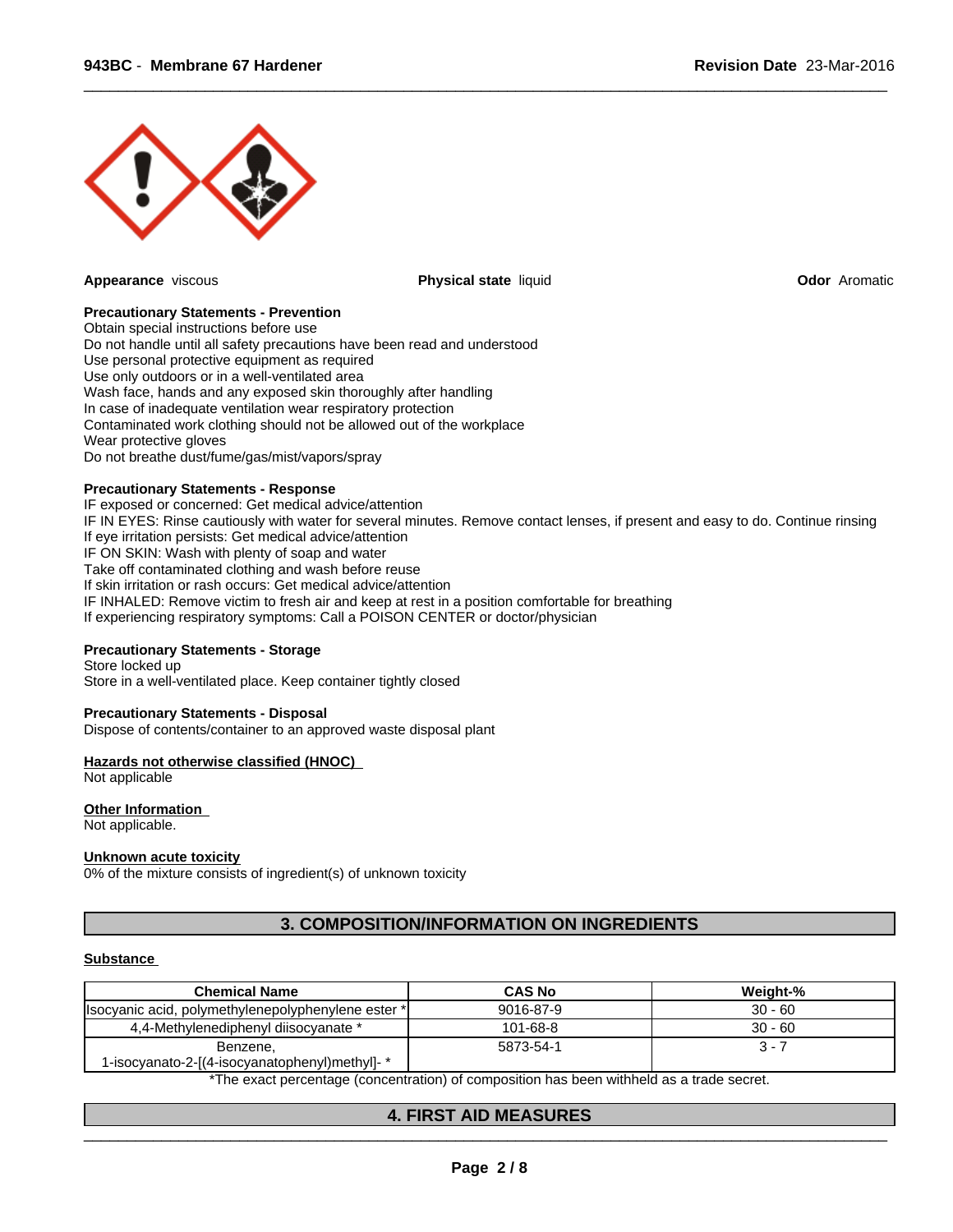#### **Description of first aid measures**

| <b>General advice</b>                                       | In case of accident or unwellness, seek medical advice immediately (show directions for<br>use or safety data sheet if possible). If symptoms persist, call a physician.                                            |
|-------------------------------------------------------------|---------------------------------------------------------------------------------------------------------------------------------------------------------------------------------------------------------------------|
| Eye contact                                                 | Call a physician immediately. Immediately flush with plenty of water. After initial flushing,<br>remove any contact lenses and continue flushing for at least 15 minutes. If symptoms<br>persist, call a physician. |
| <b>Skin contact</b>                                         | Wash contaminated clothing before reuse. Wash off immediately with plenty of water. If<br>symptoms persist, call a physician.                                                                                       |
| <b>Inhalation</b>                                           | Immediate medical attention is required. Move victim to fresh air. Administer oxygen if<br>breathing is difficult. If breathing is irregular or stopped, administer artificial respiration.                         |
| Ingestion                                                   | Call a physician or poison control center immediately. Do NOT induce vomiting. Drink<br>plenty of water. Never give anything by mouth to an unconscious person.                                                     |
| Self-protection of the first aider                          | Ensure that medical personnel are aware of the material(s) involved and take precautions to<br>protect themselves.                                                                                                  |
| Most important symptoms and effects, both acute and delayed |                                                                                                                                                                                                                     |
| <b>Symptoms</b>                                             | May cause allergy or asthma symptoms or breathing difficulties if inhaled. May cause<br>allergic skin reaction.                                                                                                     |
|                                                             | Indication of any immediate medical attention and special treatment needed                                                                                                                                          |
| Note to physicians                                          | May cause sensitization in susceptible persons. Treat symptomatically.                                                                                                                                              |

 $\overline{\phantom{a}}$  ,  $\overline{\phantom{a}}$  ,  $\overline{\phantom{a}}$  ,  $\overline{\phantom{a}}$  ,  $\overline{\phantom{a}}$  ,  $\overline{\phantom{a}}$  ,  $\overline{\phantom{a}}$  ,  $\overline{\phantom{a}}$  ,  $\overline{\phantom{a}}$  ,  $\overline{\phantom{a}}$  ,  $\overline{\phantom{a}}$  ,  $\overline{\phantom{a}}$  ,  $\overline{\phantom{a}}$  ,  $\overline{\phantom{a}}$  ,  $\overline{\phantom{a}}$  ,  $\overline{\phantom{a}}$ 

**5. FIRE-FIGHTING MEASURES**

#### **Suitable extinguishing media**

Use extinguishing measures that are appropriate to local circumstances and the surrounding environment.

**Unsuitable extinguishing media** CAUTION: Use of water spray when fighting fire may be inefficient.

#### **Specific hazards arising from the chemical**

Thermal decomposition can lead to release of irritating and toxic gases and vapors.

**Explosion data Sensitivity to Mechanical Impact** None. **Sensitivity to Static Discharge** None.

#### **Protective equipment and precautions for firefighters**

As in any fire, wear self-contained breathing apparatus pressure-demand, MSHA/NIOSH (approved or equivalent) and full protective gear.

## **6. ACCIDENTAL RELEASE MEASURES**

#### **Personal precautions, protective equipment and emergency procedures**

**Personal precautions** Evacuate personnel to safe areas. Do not touch or walk through spilled material. Use personal protective equipment as required. **Environmental precautions Environmental precautions** Prevent further leakage or spillage if safe to do so. Prevent product from entering drains. Do not flush into surface water or sanitary sewer system.

**Methods and material for containment and cleaning up**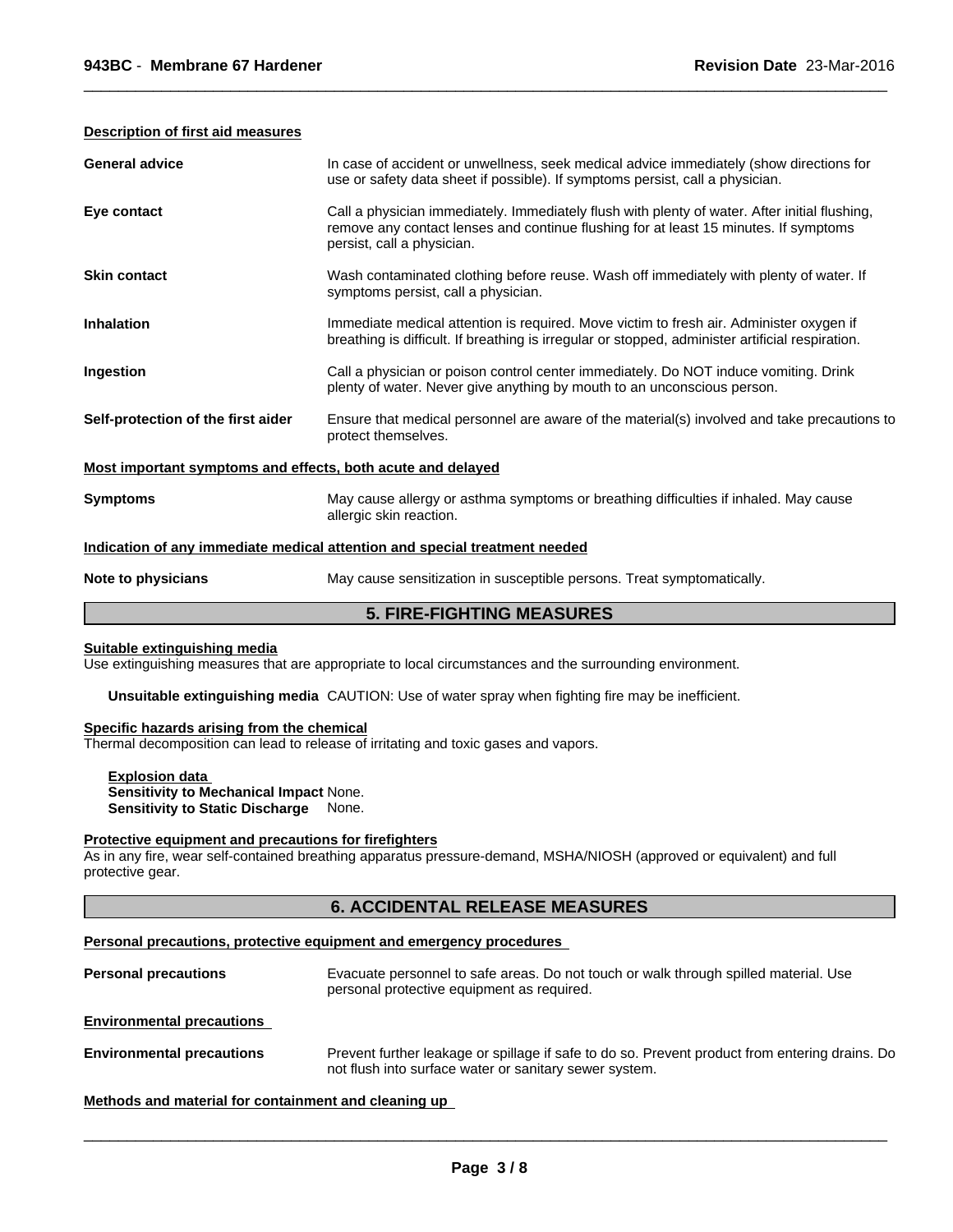| <b>Methods for containment</b> | If possible, turn leaking containers so that gas escapes rather than liquid. Absorb spill with<br>inert material (e.g. dry sand or earth), then place in a chemical waste container. Transport<br>to well ventilated area and treat with neutralizing solution: mixture of 80% water and 20%<br>non-ionic surfactant Tergitol TMN-10; or 90% water, 3-8% concentrated ammonia and 2%<br>detergent. Add about 10 parts of neutralizer per part of isocyanate, with mixing. Allow<br>substance to evaporate. |
|--------------------------------|------------------------------------------------------------------------------------------------------------------------------------------------------------------------------------------------------------------------------------------------------------------------------------------------------------------------------------------------------------------------------------------------------------------------------------------------------------------------------------------------------------|
| Methods for cleaning up        | Do not direct water at spill or source of leak. Decontaminate floor with decontamination<br>solution letting stand for at least 15 minutes.                                                                                                                                                                                                                                                                                                                                                                |

 $\overline{\phantom{a}}$  ,  $\overline{\phantom{a}}$  ,  $\overline{\phantom{a}}$  ,  $\overline{\phantom{a}}$  ,  $\overline{\phantom{a}}$  ,  $\overline{\phantom{a}}$  ,  $\overline{\phantom{a}}$  ,  $\overline{\phantom{a}}$  ,  $\overline{\phantom{a}}$  ,  $\overline{\phantom{a}}$  ,  $\overline{\phantom{a}}$  ,  $\overline{\phantom{a}}$  ,  $\overline{\phantom{a}}$  ,  $\overline{\phantom{a}}$  ,  $\overline{\phantom{a}}$  ,  $\overline{\phantom{a}}$ 

## **7. HANDLING AND STORAGE**

#### **Precautions for safe handling**

| Advice on safe handling                                      | Avoid contact with skin, eyes or clothing. Ensure adequate ventilation, especially in<br>confined areas. Avoid breathing vapors or mists. |
|--------------------------------------------------------------|-------------------------------------------------------------------------------------------------------------------------------------------|
| Conditions for safe storage, including any incompatibilities |                                                                                                                                           |
| <b>Storage Conditions</b>                                    | Keep containers tightly closed in a cool, well-ventilated place.                                                                          |
| Incompatible materials                                       | Water. Alcohols. Strong bases. Strong oxidizing agents. Finely powdered metals.                                                           |

## **8. EXPOSURE CONTROLS/PERSONAL PROTECTION**

## **Control parameters**

#### **Exposure Guidelines** .

| <b>Chemical Name</b>                 | <b>ACGIH TLV</b> | <b>OSHA PEL</b>               | <b>NIOSH IDLH</b>                    |
|--------------------------------------|------------------|-------------------------------|--------------------------------------|
| [4,4-Methylenediphenyl diisocyanate] | TWA: 0.005 ppm   | Ceiling: 0.02 ppm             | IDLH: $75 \text{ mg/m}^3$            |
| 101-68-8                             |                  | Ceiling: $0.2 \text{ mg/m}^3$ | Ceiling: 0.020 ppm<br>10 min         |
|                                      |                  |                               | Ceiling: $0.2 \text{ mg/m}^3$ 10 min |
|                                      |                  |                               | TWA: 0.005 ppm                       |
|                                      |                  |                               | TWA: $0.05$ mg/m <sup>3</sup>        |

#### **Appropriate engineering controls**

**Engineering Controls** Showers Eyewash stations Ventilation systems.

#### **Individual protection measures, such as personal protective equipment**

| Wear safety glasses with side shields (or goggles).                                                                                                                                                                                                                                                                              |
|----------------------------------------------------------------------------------------------------------------------------------------------------------------------------------------------------------------------------------------------------------------------------------------------------------------------------------|
| Wear protective gloves and protective clothing.                                                                                                                                                                                                                                                                                  |
| If exposure limits are exceeded or irritation is experienced, NIOSH/MSHA approved<br>respiratory protection should be worn. Positive-pressure supplied air respirators may be<br>required for high airborne contaminant concentrations. Respiratory protection must be<br>provided in accordance with current local regulations. |
| Handle in accordance with good industrial hygiene and safety practice.                                                                                                                                                                                                                                                           |
|                                                                                                                                                                                                                                                                                                                                  |

## **9. PHYSICAL AND CHEMICAL PROPERTIES**

#### **Information on basic physical and chemical properties**

| liauid         |                       |
|----------------|-----------------------|
| <b>VISCOUS</b> | Odor                  |
| brown          | <b>Odor threshold</b> |
|                |                       |

**No information available** Aromatic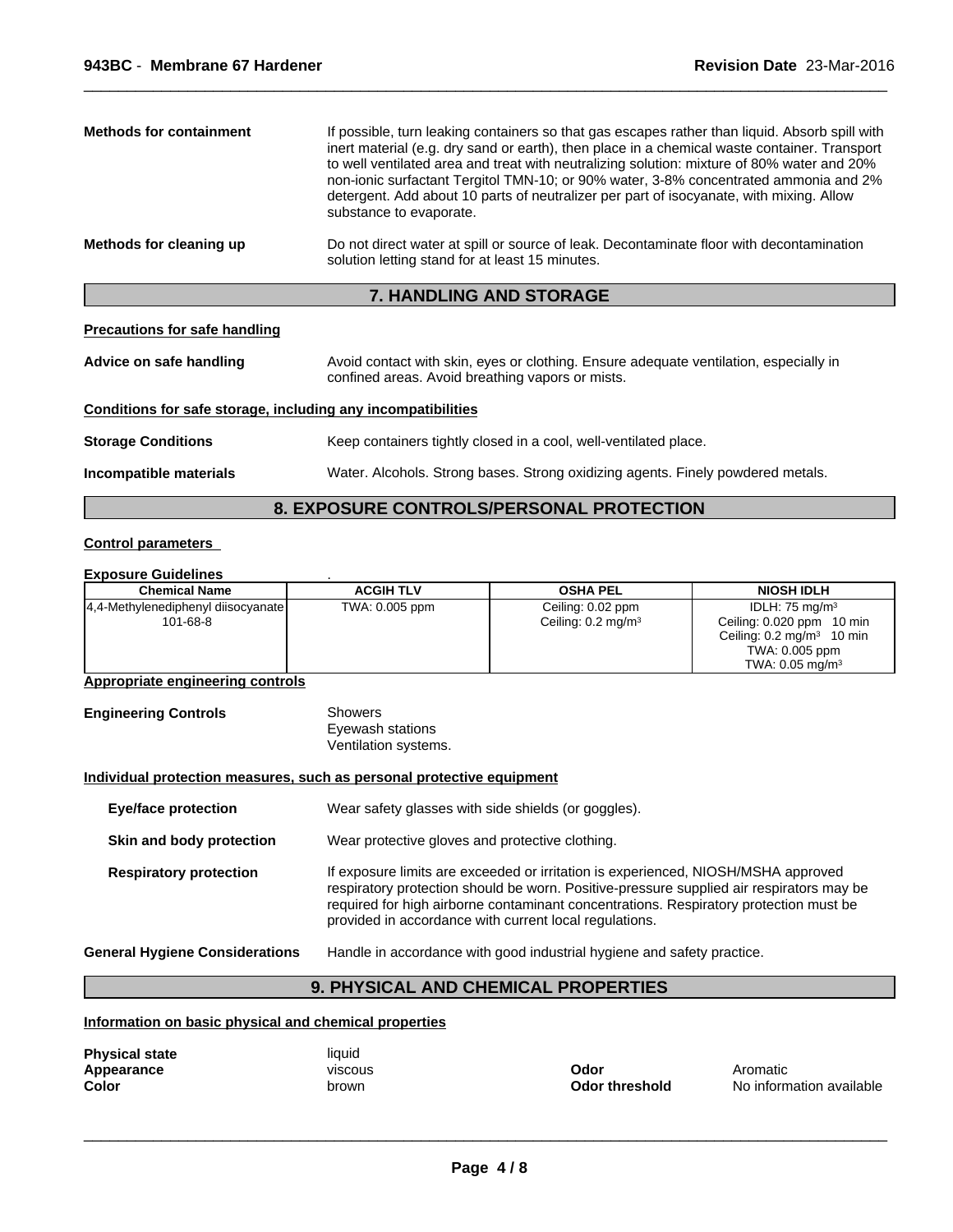| <b>Property</b>                  | Values                      | Remarks • Method |
|----------------------------------|-----------------------------|------------------|
| рH                               | No information available    |                  |
| Melting point / freezing point   | No information available    |                  |
| Boiling point / boiling range    | No information available    |                  |
| <b>Flash point</b>               | 198 °C / 388.4 °F           |                  |
| <b>Evaporation rate</b>          | No information available    |                  |
| Flammability (solid, gas)        | No information available    |                  |
| <b>Flammability Limit in Air</b> |                             |                  |
| <b>Upper flammability limit:</b> | No information available    |                  |
| Lower flammability limit:        | No information available    |                  |
| Vapor pressure                   | $\sim$ 0                    |                  |
| Vapor density                    | No information available    |                  |
| <b>Relative density</b>          | 1.234                       |                  |
| <b>Water solubility</b>          | insoluble Reacts with water |                  |
| Solubility in other solvents     | No information available    |                  |
| <b>Partition coefficient</b>     | No information available    |                  |
| <b>Autoignition temperature</b>  | No information available    |                  |
| <b>Decomposition temperature</b> | No information available    |                  |
| <b>Kinematic viscosity</b>       | No information available    |                  |
| <b>Dynamic viscosity</b>         | 150-250 mPa s               |                  |
| <b>Explosive properties</b>      | No information available    |                  |
| <b>Oxidizing properties</b>      | No information available    |                  |
| <b>Other Information</b>         |                             |                  |

**Softening point** No information available **Molecular weight** No information available **VOC Content (%)** No information available<br>
Density No information available **Density Density Density Bulk density Research American** No information available **No information available** 

## **10. STABILITY AND REACTIVITY**

 $\overline{\phantom{a}}$  ,  $\overline{\phantom{a}}$  ,  $\overline{\phantom{a}}$  ,  $\overline{\phantom{a}}$  ,  $\overline{\phantom{a}}$  ,  $\overline{\phantom{a}}$  ,  $\overline{\phantom{a}}$  ,  $\overline{\phantom{a}}$  ,  $\overline{\phantom{a}}$  ,  $\overline{\phantom{a}}$  ,  $\overline{\phantom{a}}$  ,  $\overline{\phantom{a}}$  ,  $\overline{\phantom{a}}$  ,  $\overline{\phantom{a}}$  ,  $\overline{\phantom{a}}$  ,  $\overline{\phantom{a}}$ 

**Reactivity**  No data available

**Chemical stability** Stable under recommended storage conditions. **Possibility of Hazardous Reactions** None under normal processing. **Hazardous polymerization** Hazardous polymerization may occur.

**Conditions to avoid**

Keep from any possible contact with water. Extremes of temperature and direct sunlight. Storage near to reactive materials. **Incompatible materials**

Water. Alcohols. Strong bases. Strong oxidizing agents. Finely powdered metals.

**Hazardous Decomposition Products**

Carbon monoxide. Carbon dioxide (CO2). Nitrogen oxides (NOx). Hydrogen cyanide. Thermal decomposition can lead to release of irritating and toxic gases and vapors.

## **11. TOXICOLOGICAL INFORMATION**

#### **Information on likely routes of exposure**

#### **Product Information**

| <b>Inhalation</b>   | May cause irritation of respiratory tract. May cause sensitization by inhalation. Harmful by<br>inhalation. |
|---------------------|-------------------------------------------------------------------------------------------------------------|
| Eye contact         | Irritating to eyes.                                                                                         |
| <b>Skin contact</b> | Repeated or prolonged skin contact may cause allergic reactions with susceptible persons.                   |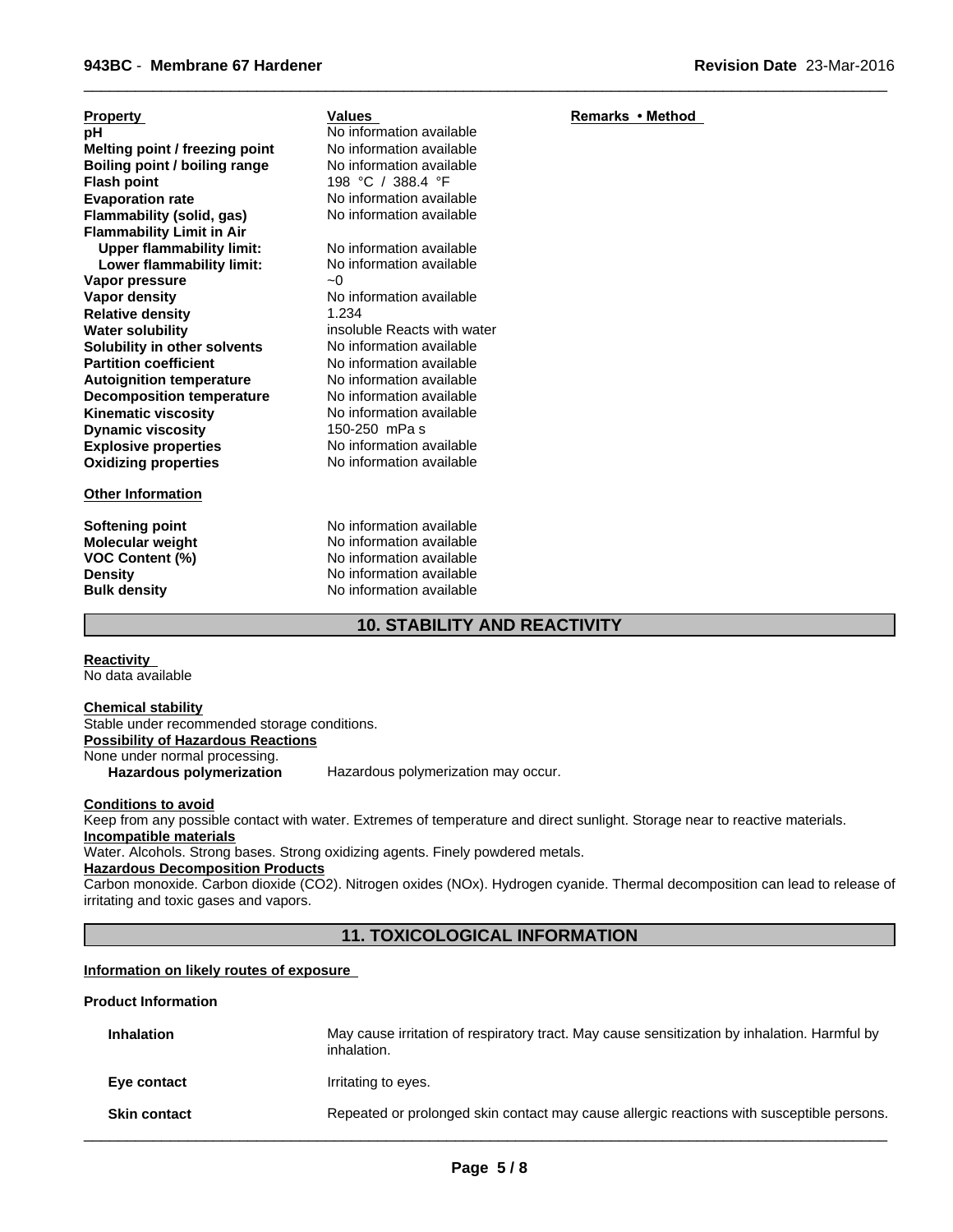Irritating to skin.

**Ingestion** No data available.

| <b>Chemical Name</b>                                                | Oral LD50                                     | Dermal LD50             | <b>Inhalation LC50</b>              |
|---------------------------------------------------------------------|-----------------------------------------------|-------------------------|-------------------------------------|
| llsocvanic acid.<br>polymethylenepolyphenylene ester<br>l 9016-87-9 | $= 49$ g/kg (Rat)                             | $> 9400$ mg/kg (Rabbit) | $= 490$ mg/m <sup>3</sup> (Rat) 4 h |
| 4,4-Methylenediphenyl diisocyanate  <br>l 101-68-8                  | $= 31600$ mg/kg (Rat) = 9200<br>$mg/kg$ (Rat) |                         | $= 369$ mg/m <sup>3</sup> (Rat) 4 h |

 $\overline{\phantom{a}}$  ,  $\overline{\phantom{a}}$  ,  $\overline{\phantom{a}}$  ,  $\overline{\phantom{a}}$  ,  $\overline{\phantom{a}}$  ,  $\overline{\phantom{a}}$  ,  $\overline{\phantom{a}}$  ,  $\overline{\phantom{a}}$  ,  $\overline{\phantom{a}}$  ,  $\overline{\phantom{a}}$  ,  $\overline{\phantom{a}}$  ,  $\overline{\phantom{a}}$  ,  $\overline{\phantom{a}}$  ,  $\overline{\phantom{a}}$  ,  $\overline{\phantom{a}}$  ,  $\overline{\phantom{a}}$ 

#### **Information on toxicological effects**

**Symptoms** May cause an allergic skin reaction. Redness.

#### **Delayed and immediate effects as well as chronic effects from short and long-term exposure**

**Sensitization** No information available. **Germ cell mutagenicity** No information available.

**Carcinogenicity** This product contains one or more substances which are classified by IARC as carcinogenic to humans (Group I), probably carcinogenic to humans (Group 2A) or possibly carcinogenic to humans (Group 2B).

| <b>Chemical Name</b>            | <b>ACGIH</b> | <b>IARC</b>                                                                                                                                        | <b>NTP</b> | <b>OSHA</b> |  |
|---------------------------------|--------------|----------------------------------------------------------------------------------------------------------------------------------------------------|------------|-------------|--|
| Isocyanic acid.                 |              | Group 3                                                                                                                                            |            |             |  |
| polymethylenepolyphenylen       |              |                                                                                                                                                    |            |             |  |
| le ester                        |              |                                                                                                                                                    |            |             |  |
| l 9016-87-9                     |              |                                                                                                                                                    |            |             |  |
| 4,4-Methylenediphenyl           |              | Group 3                                                                                                                                            |            |             |  |
| diisocyanate                    |              |                                                                                                                                                    |            |             |  |
| 101-68-8                        |              |                                                                                                                                                    |            |             |  |
| <b>Reproductive toxicity</b>    |              | No information available.                                                                                                                          |            |             |  |
| <b>STOT - single exposure</b>   |              | No information available.                                                                                                                          |            |             |  |
| <b>STOT - repeated exposure</b> |              | Causes damage to organs through prolonged or repeated exposure.                                                                                    |            |             |  |
| <b>Chronic toxicity</b>         |              | Repeated or prolonged exposure may cause central nervous system damage. Repeated or<br>prolonged contact causes sensitization, asthma and eczemas. |            |             |  |
| <b>Target Organ Effects</b>     |              | Respiratory system, Eyes, Skin, Central nervous system.                                                                                            |            |             |  |
| <b>Aspiration hazard</b>        |              | No information available.                                                                                                                          |            |             |  |

#### **Numerical measures of toxicity - Product Information**

**The following values are calculated based on chapter 3.1 of the GHS document** .

| ATEmix (oral)                 | 18.281.00          |
|-------------------------------|--------------------|
| ATEmix (dermal)               | 17.108.00          |
| ATEmix (inhalation-dust/mist) | 3.30 18282 17094 4 |

#### **12. ECOLOGICAL INFORMATION**

#### **Ecotoxicity**

100 % of the mixture consists of components(s) of unknown hazards to the aquatic environment

#### **Persistence and degradability**

No information available.

#### **Bioaccumulation**

No information available.

#### **Other adverse effects**

No information available

#### **13. DISPOSAL CONSIDERATIONS**

#### **Waste treatment methods**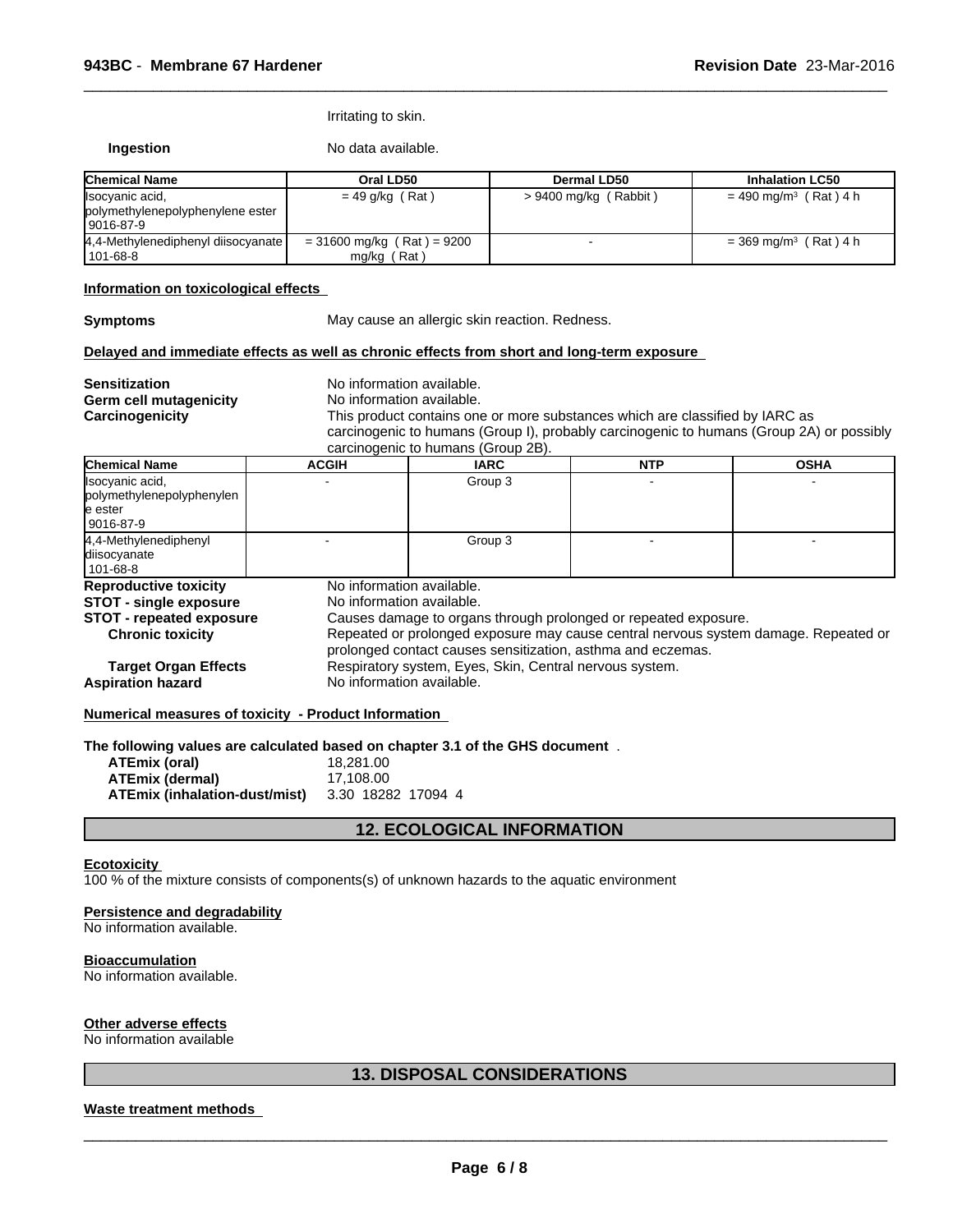| Disposal of wastes            | Disposal should be in accordance with applicable regional, national and local laws and<br>regulations. |
|-------------------------------|--------------------------------------------------------------------------------------------------------|
| <b>Contaminated packaging</b> | Do not reuse container.                                                                                |

 $\overline{\phantom{a}}$  ,  $\overline{\phantom{a}}$  ,  $\overline{\phantom{a}}$  ,  $\overline{\phantom{a}}$  ,  $\overline{\phantom{a}}$  ,  $\overline{\phantom{a}}$  ,  $\overline{\phantom{a}}$  ,  $\overline{\phantom{a}}$  ,  $\overline{\phantom{a}}$  ,  $\overline{\phantom{a}}$  ,  $\overline{\phantom{a}}$  ,  $\overline{\phantom{a}}$  ,  $\overline{\phantom{a}}$  ,  $\overline{\phantom{a}}$  ,  $\overline{\phantom{a}}$  ,  $\overline{\phantom{a}}$ 

#### **14. TRANSPORT INFORMATION**

| <b>DOT</b>  | Not regulated |
|-------------|---------------|
| <b>TDG</b>  | Not regulated |
| <b>IATA</b> | Not regulated |
| <b>IMDG</b> | Not regulated |

## **15. REGULATORY INFORMATION**

| <b>International Inventories</b> |          |
|----------------------------------|----------|
| TSCA                             | Complies |
| <b>DSL/NDSL</b>                  | Complies |
| <b>EINECS/ELINCS</b>             | Complies |
| IECSC                            | Complies |
| KECL                             | Complies |
| PICCS                            | Complies |
| AICS                             | Complies |
|                                  |          |

**Legend:** 

**TSCA** - United States Toxic Substances Control Act Section 8(b) Inventory

**DSL/NDSL** - Canadian Domestic Substances List/Non-Domestic Substances List

**EINECS/ELINCS** - European Inventory of Existing Chemical Substances/European List of Notified Chemical Substances

**ENCS** - Japan Existing and New Chemical Substances

**IECSC** - China Inventory of Existing Chemical Substances

**KECL** - Korean Existing and Evaluated Chemical Substances

**PICCS** - Philippines Inventory of Chemicals and Chemical Substances

**AICS** - Australian Inventory of Chemical Substances

#### **US Federal Regulations**

#### **SARA 313**

Section 313 of Title III of the Superfund Amendments and Reauthorization Act of 1986 (SARA). This product contains a chemical or chemicals which are subject to the reporting requirements of the Act and Title 40 of the Code of Federal Regulations, Part 372

| <b>Chemical Name</b>                                              | <b>SARA 313 - Threshold Values %</b> |  |
|-------------------------------------------------------------------|--------------------------------------|--|
| Isocyanic acid, polymethylenepolyphenylene ester - 9016-87-9      | 1.0                                  |  |
| 4,4-Methylenediphenyl diisocyanate - 101-68-8                     | 1.0                                  |  |
| Benzene, 1-isocyanato-2-[(4-isocyanatophenyl)methyl]- - 5873-54-1 | 1.0                                  |  |
| <b>SARA 311/312 Hazard Categories</b>                             |                                      |  |
| Acute health hazard                                               | Yes                                  |  |
| <b>Chronic Health Hazard</b>                                      | Yes                                  |  |
| <b>Fire hazard</b>                                                | No                                   |  |
| Sudden release of pressure hazard                                 | No                                   |  |
| <b>Reactive Hazard</b>                                            | No                                   |  |

#### **CWA (Clean Water Act)**

This product does not contain any substances regulated as pollutants pursuant to the Clean Water Act (40 CFR 122.21 and 40 CFR 122.42)

#### **CERCLA**

This material, as supplied, contains one or more substances regulated as a hazardous substance under the Comprehensive Environmental Response Compensation and Liability Act (CERCLA) (40 CFR 302)